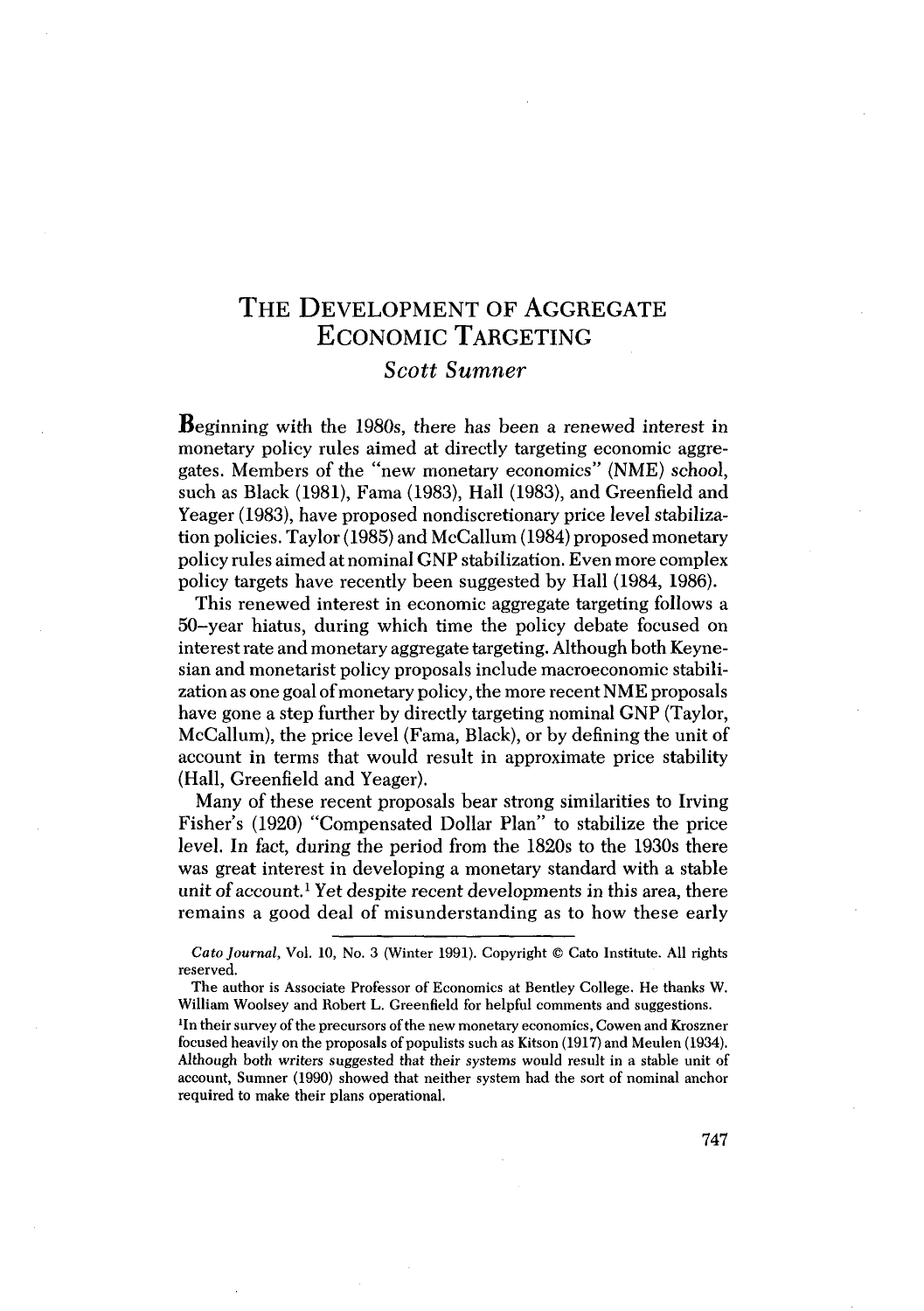proposals relate to recent developments in this area. For instance, it will be shown that Fisher's compensated dollar plan (CDP) has been widely misunderstood and that recent economic aggregate targeting proposals often suffer from the same faults as Fisher's plan.

This paper will begin by tracing the history of economic aggregate targeting proposals. It is not meant to be a comprehensive survey but rather will focus on two key issues. We will examine the problems created by targeting an economic aggregate when that aggregate is measured with an information lag. We will also examine recent theoretical work on how monetary policy could be made more efficient by incorporating market expectations into the money supply process. Under these policy regimes, the only role for policymakers is to decide which unit of account is most consistent with macroeconomic stability. The issues involved in defining the unit of account in terms of a macroeconomic aggregate also will be examined.

# **Early Stabilization Proposals**

During the period from the 1820s to the 1930s, the gold standard represented the basis against which proposals for monetary reform were judged. The prevailing view among business leaders was that in order to insure that money had a stable value it was necessary to link the unit of account to a fixed weight of gold (or silver). Within the economics profession, however, support for the gold standard gradually declined as it appeared unable to prevent fluctuations in the purchasing power of money. By the 1920s it was seen less as a bulwark against governmental abuse of flat currency than as an independent source of economic instability.

A gold standard is, at its most fundamental level, a price rule, albeit one aimed at stabilizing the price of a single commodity rather than an index of prices. Changes in the real price of the standard commodity (gold) are associated with (inverse) movements in the price level. Nineteenth-century economists saw these price level fluctuations as aggravating the business cycle, and also contributing to "unfair" transfers of wealth between debtors and creditors

Jevons (1876) proposed a "tabular standard" that would involve indexing all long-term contracts to the price level. Although his proposal would produce a stable standard of deferred payment, it would do nothing to prevent changes in the purchasing power of media of exchange. The unit of account would continue to be expressed in terms of a fixed weight of gold.

Other economists suggested that the problems created by fluctuations in the real price of gold could be alleviated by linking the unit of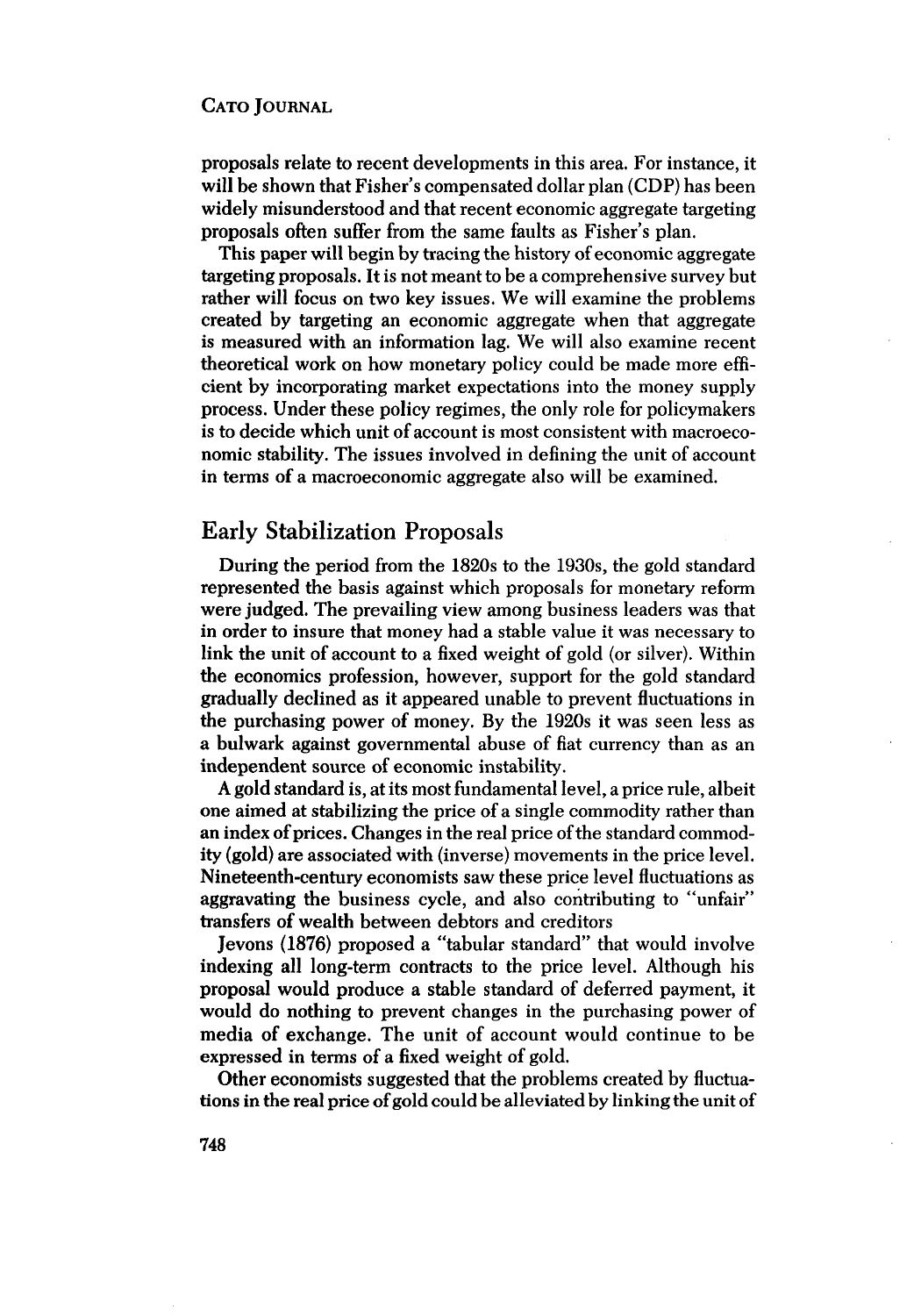account to a basket of commodities. One plan, dubbed symmetallism, would tie the unit of account to a specified weight of gold plus a specified weight of silver. Symmetallism should not be confused with bimetallism where *either* gold or silver serves as the unit of account. It is symmetallism that would become the precursor of all modern price rule proposals.

Both Marshall and Edgeworth agreed that while symmetallism would be preferable to a simple gold standard, stabilizing the price of a more comprehensive basket of commodities would be better still. As one expands the number of commodities in the unit of account,however, the problem of convertibility becomes more difficult. Milton Friedman (1951) argued that for goods to be included in the currency unit, they needed to be "standardized, traded in broadly based markets, supplied under reasonably competitive conditions, and physically and economically storable." Unfortunately, the list of commodities that would meet these restrictive criteria is not necessarily representative of the much larger basket of commodities from which the Consumer Price Index (CPI) is computed.

Perhaps the most ingenious of the prewar price rules was Fisher's compensated dollar plan. Fisher proposed that the price of gold be periodically adjusted to offset changes in the price level. For each 1 percent increase in the price level, there would be a 1 percent increase in the number of grains of gold in the unit of account (i.e., a 1 percent decrease in the price of gold). This would insure that the purchasing power of one dollar's worth of gold would remain stable over time. A major advantage of the CDP over symmetallism is that the commodities composing the standard of value need not be storable.

Although Fisher was unaware of it at the time, a number of earlier economists had anticipated his proposal. The CDP of Aneurin Williams (1892a) differed from Fisher's plan in that it targeted a relatively narrow range of commodity prices. Giffen (1892) noted that Williams' plan could lead to destabilizing speculation prior to the announcement of changes in the index. In response to Giffen's comments, Williams (1892b) suggested that the government could compute a new price index each night. He also noted that "it does not follow that every figure must be changed every night. Those which could not be ascertained afresh would be put in at the same as last time"  $(p. 748)$ .

Fisher (1920) went even further than Williams by proposing that the Wholesale Price Index (WPI) as calculated by the Bureau of Labor Statistics be used as the basis for (bimonthly) adjustments in the gold value of the dollar. Because the WPI is not continuously

749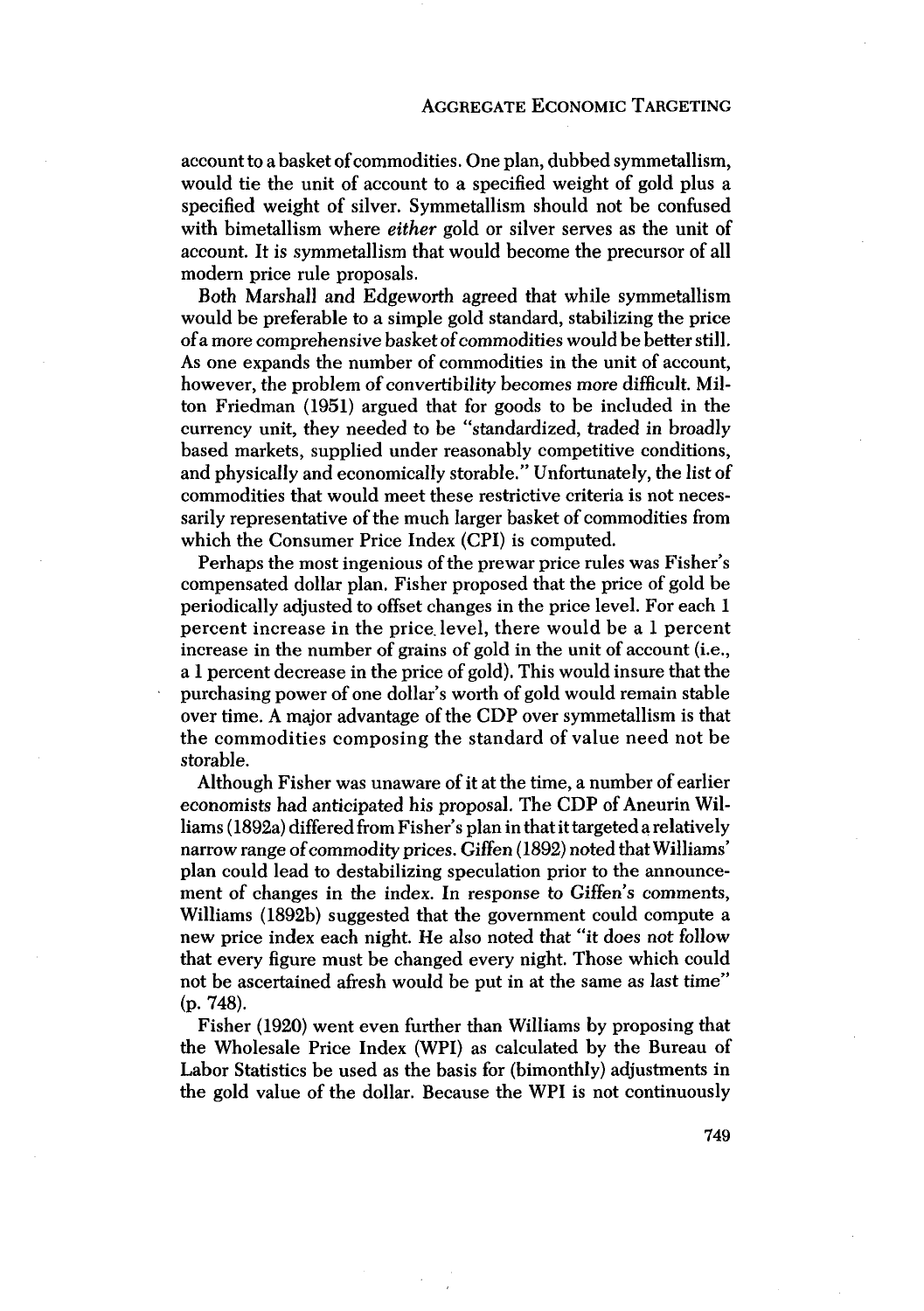updated, its use in the CDP would result in discrete jumps in the price of gold. For instance, if market participants expected a decrease in the price level, then there would be a huge speculative demand for gold immediately prior to the announcement of the WPI. To prevent this sort of destabilizing speculation, Fisher suggested that a "brassage" charge of 1 percent be imposed on gold transactions with the mint.

In 1922 Congressman Goldsborough introduced a bill that would implement a CDP essentially identical to the Fisher proposal. In his testimony at the hearings, Willford King suggested that a retail, rather than a wholesale, price index be used to adjust the price of gold. He also suggested that the brassage charge should be set at a level to insure that it was always larger than the change in the gold weight of the dollar (or the price level).<sup>2</sup>

Hawtrey (1947) saw the brassage charge as the Achilles' heel of the CDP. He argued that under Fisher's proposal "price movements, however, might be much more rapid than 1 per cent. per month, and if the gap between buying and selling prices were made wide enough to offset any probable price movement, the plan would cease to work automatically" (pp. 225–26). Sumner (1990) showed that if the brassage charge were made large enough to avoid destabilizing speculation, then the CDP would essentially become a money supply rule with feedback. Adjustments in the price of gold would play no role in the process. The brassage charge would allow the official price to diverge from the free market (or foreign) price of gold. Although Fisher's CDP has been compared to a crawling peg exchange rate regime, that comparison is actually more applicable to the Williams proposal.

During the interwar years a number of prominent economists such as Hawtrey (1919) and Cassel (1921) advocated a price stabilization plan that would involve central bank cooperation in the context of a gold exchange standard. As deflationary pressures intensified, however, more and more economists came over to support the concept of a completely managed currency such as Wicksell (1919) and Keynes (1923) had proposed. Fisher seems to have been aware of the redundancy of including gold in his plan, but believed that without any metallic backing, political pressures would have led governments to overissue currency.

There are a number of misconceptions regarding the operation of a CDP. Giffen suggested that Williams was proposing the adoption

<sup>&</sup>lt;sup>2</sup>Hearings before the Committee on Banking and Currency, 67th Congress, 4th Session on H.R. 11788, p. 61.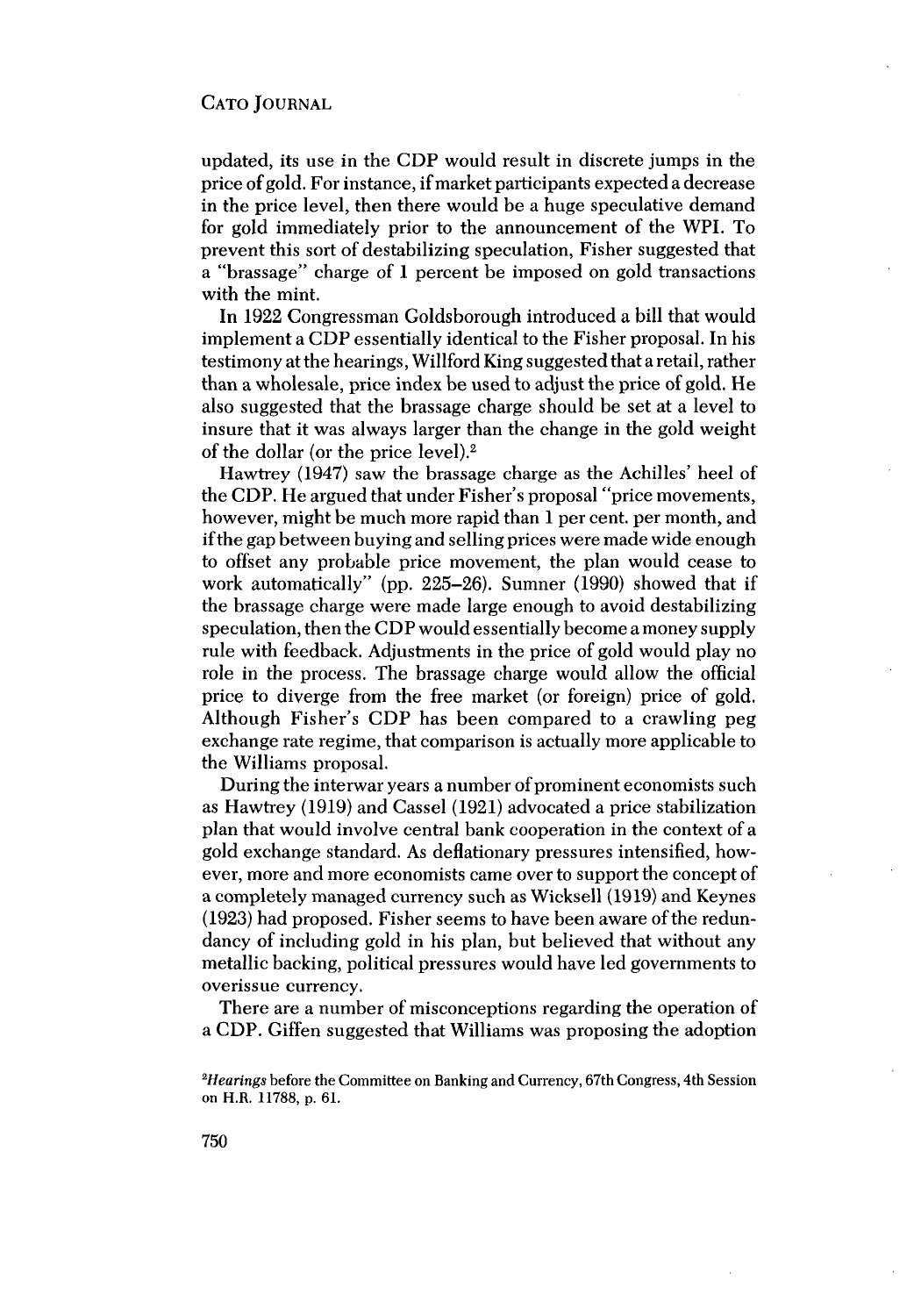of a tabular standard along the lines of the Jevons plan. While both systems would provide a stable standard of deferred payment, only the CDP would also stabilize the purchasing power of the unit of account. The tabular standard would simply adjust contracts for changes in the price level. In contrast, the CDP was designed to eliminate the need for indexation.

## The New Monetary Economics

The 1920s represent the high point of the stable money movement. Many contemporary economists believed that the sharp deflation of 1920–21 had aggravated the depression of the same year.<sup>3</sup> A poll of economists in 1927 showed that 252 of 281 respondents supported the concept of price level stabilization, while 70 favored adoption of a CDP.<sup>4</sup>

One would have expected the sharp deflation of the early 1930s to give the stable money movement a boost. Yet despite President Roosevelt's support for the concept of price level stabilization, interest in price rules declined sharply after the mid-1930s. This lull lasted until the 1980s, when the ideas of Fisher were revived by the proponents of the NME.

In retrospect, it seems clear that the length of the depression contributed to the demise of the stable money movement. Although the deflation ended in 1933, full recovery from the depression took eight more years. The extremely low nominal interest rates during this period further reinforced the view that monetary policy was ineffectual.

Along with the resurgence of inflation during the 1970s came a renewed interest in monetary policy rules. Monetarist policy proposals differed from earlier stable money plans in that they involved the targeting of monetary aggregates rather than price indices. Milton Friedman (1961) argued that even though price or output stabilization may be intrinsically more desirable than stable monetary growth. the problem of lags rendered a money supply rule the most effective method of reaching these broader policy goals.

During the early 1980s, financial deregulation and unstable interest rates contributed to erratic fluctuations in the velocity of

<sup>&</sup>lt;sup>3</sup>De Long and Summers (1986) argued that greater price flexibility may actually be destabilizing. They also argued that several interwar theorists including Fisher had reached a similar conclusion. This interpretation seems to confuse price flexibility with price instability. Although Fisher supported monetary policies aimed at achieving price level stability, he opposed price-fixing schemes such as the National Recovery Act, which he termed the "National Retardation Affair" (Fisher 1956, p. 282). <sup>4</sup>See Fisher (1928, p. 201).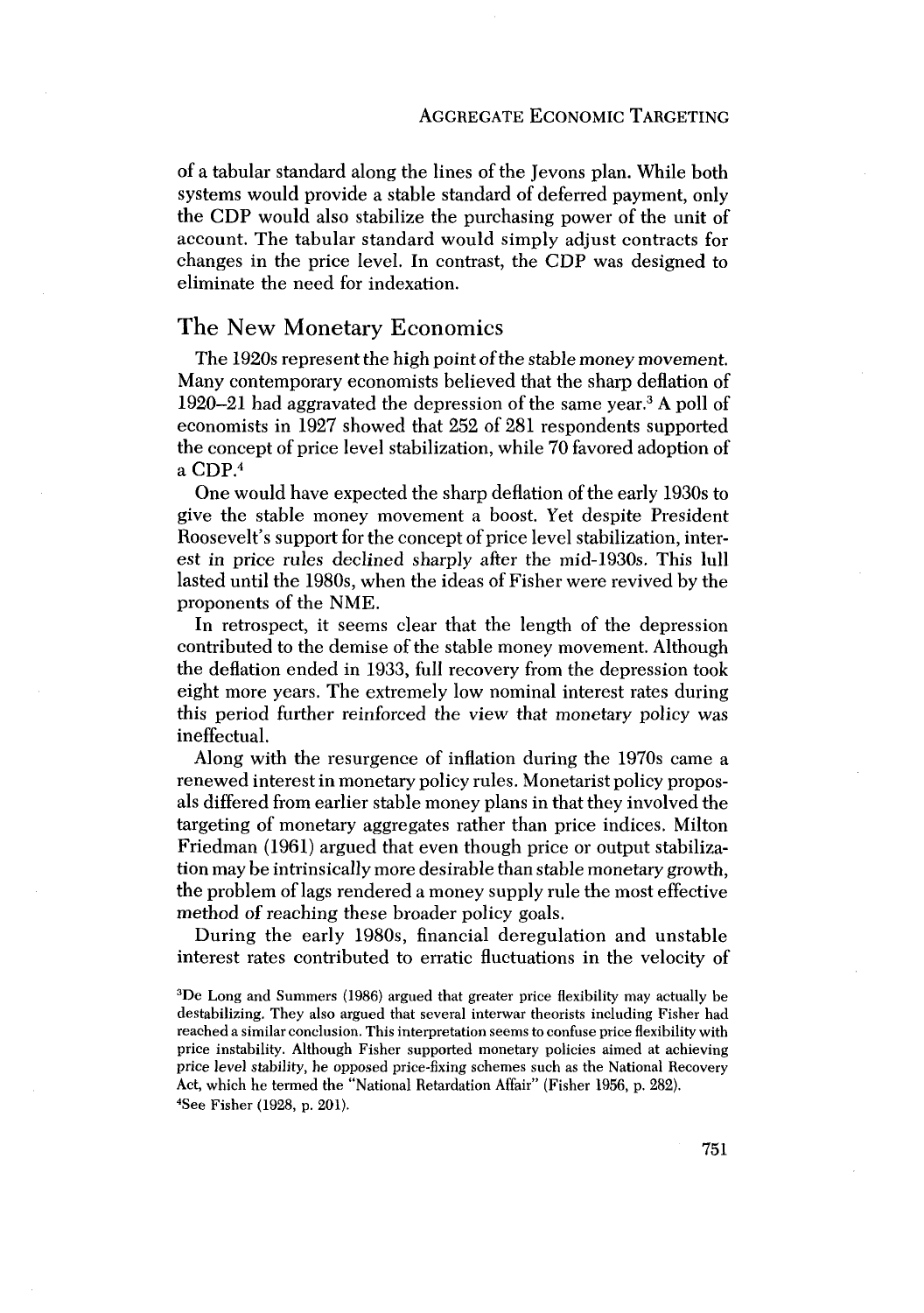circulation. This led to some dissatisfaction with monetary targeting and a renewed interest in price targets. Hall (1982) advocated a symmetallist system, in which the four commodities backing the currency (aluminum, copper, plywood, and ammonium nitrate) were selected because their composite price closely mirrored the overall cost of living during the postwar period.

Black (1981) proposed a CDP similar to the Fisher proposal. Black's plan called for the government to hold "near zero reserves" of gold, an implicit recognition of the redundancy of gold in Fisher's system. Fama (1983) suggested deregulating the banking system andcontrolling the price level through a feedback rule for the currency stock. As noted earlier, this would be operationally equivalent to a CDP with a prohibitive brassage charge.

Greenfield and Yeager (1983) dubbed the proposals of Black, Hall, and Fama the "BHF system." They went somewhat further in arguing for complete deregulation of the monetary system, and the creation of an abstract unit of account that would be separate from the (privately issued) media of exchange. The unit of account was to be linked to the price of a broadly defined basket of commodities, measured on a given day.

In a more recent paper Greenfield and Yeager (1989) argue that, even with an abstract unit of account, a determinate (and stable) price level could be assured as long as the dollar's gold content was adjusted in proportion to changes in the price of the standard commodity bundle.<sup>5</sup> They went even beyond Williams in arguing that, with modern technology, these adjustments could occur almost continuously. It is not clear, however, whether Greenfield and Yeager propose stabilizing an index of actively traded commodities (as with the CDP of Williams) or a broad index such as the CPI, which might be difficult to measure continuously.

The central dilemma of targeting economic aggregates such as the price level is that if the currency is directly backed by a commodity reserve, then the real value of that commodity reserve may fluctuate. If the government attempts to target the general price level, then the existence of an information lag will necessitate the adoption of a monetary feedback rule. And even if the CPI could be monitored continuously, the information lag would continue to be a problem

<sup>&</sup>lt;sup>5</sup>Greenfield and Yeager (1989, p. 419) argue that "adjustments in the dollar's gold content should be made in view not only of incipient changes in the target price index but also of changes in the price of gold itself." This statement appears to involve a redundancy since adjustments based on incipient changes in the target price index should, by themselves, be sufficient to maintain price level stability.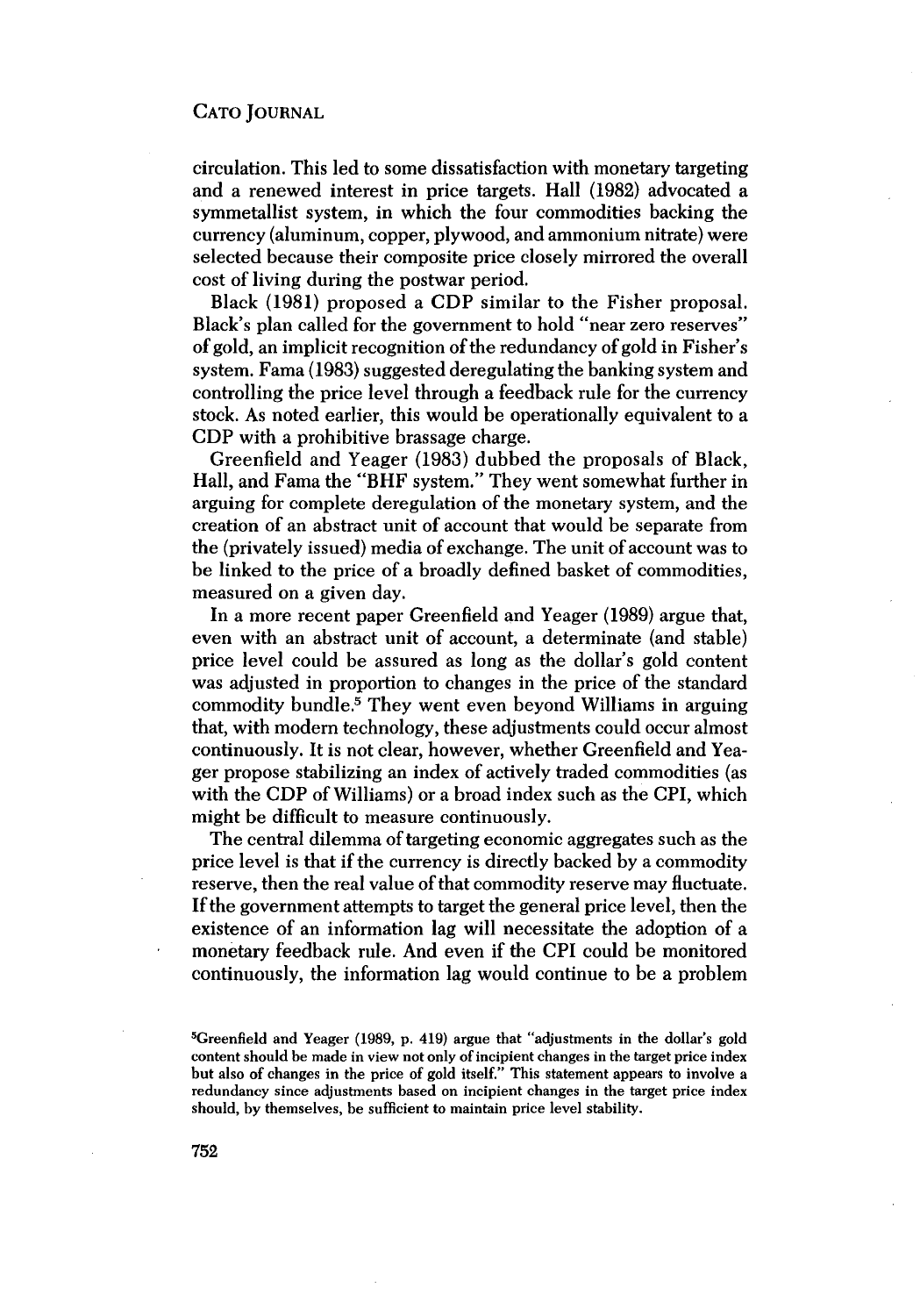for proposals aimed at targeting more complex aggregates, such as nominal GNP.

A seminal paper by Hall (1983) proposed a way out of this dilemma. Under his system, interest-bearing reserve certificates (RCs) would serve as the unit of account. What makes Hall's proposal distinctive is that the interest on the RCs would contain two components. One part would be fixed at a rate slightly below the T-Bill rate. The second component would be indexed to the price level. This would cause the demand for RCs to be highly sensitive to changes to the price level. An increase in the expected future price level would increase the demand for RCs and, since RCs also serve as the unit of account, automatically tend to offset the inflationary impulse. Hall's paper also contains several other items on the NME agenda, such as the abolition of reserve requirements and the legalization of private currency issue.

Unfortunately, the radical nature of Hall's proposals seems to have obscured his most important innovation: a policy rule capable of stabilizing a comprehensive price index without the need for policy feedback by the monetary authority. In a comment on the paper, Stockman (1983) noted an inconsistency in Hall's argument. Hall had argued that efficiency gains could be realized by saturating the economy with monetary instruments. Yet if RCs served as the medium of exchange, then the transactions costs of paying interest would become burdensome. And if only a few institutions held RCs, then the "optimum quantity of money" argument would have little relevance. Fortunately, these micro-efficiency issues can be easily separated from the problem of targeting the price level.

The advantage of Hall's proposal lies in its utilization of market expectations of future inflation. Sumner (1989) showed that this improvement could be achieved with relatively little modification of our current monetary system if the monetary authority were simply to target a futures price linked to future values of the economic aggregate being targeted. For instance, suppose the monetary authority wishes to target next month's CPI at 100. One approach would be to create a futures instrument with a face value equal to next month's CPI, and a maturity date at the government announcement of the index (which, due to the information lag, would occur during the following month). The Fed would then agree to buy or sell unlimited quantities of CPI futures, on demand, at a price of 100. If market expectations of next month's CPI rose above 100, then investors would purchase additional CPI futures. This would represent an open market sale by the Fed, and would continue until the money supply was reduced enough to bring the expected price level back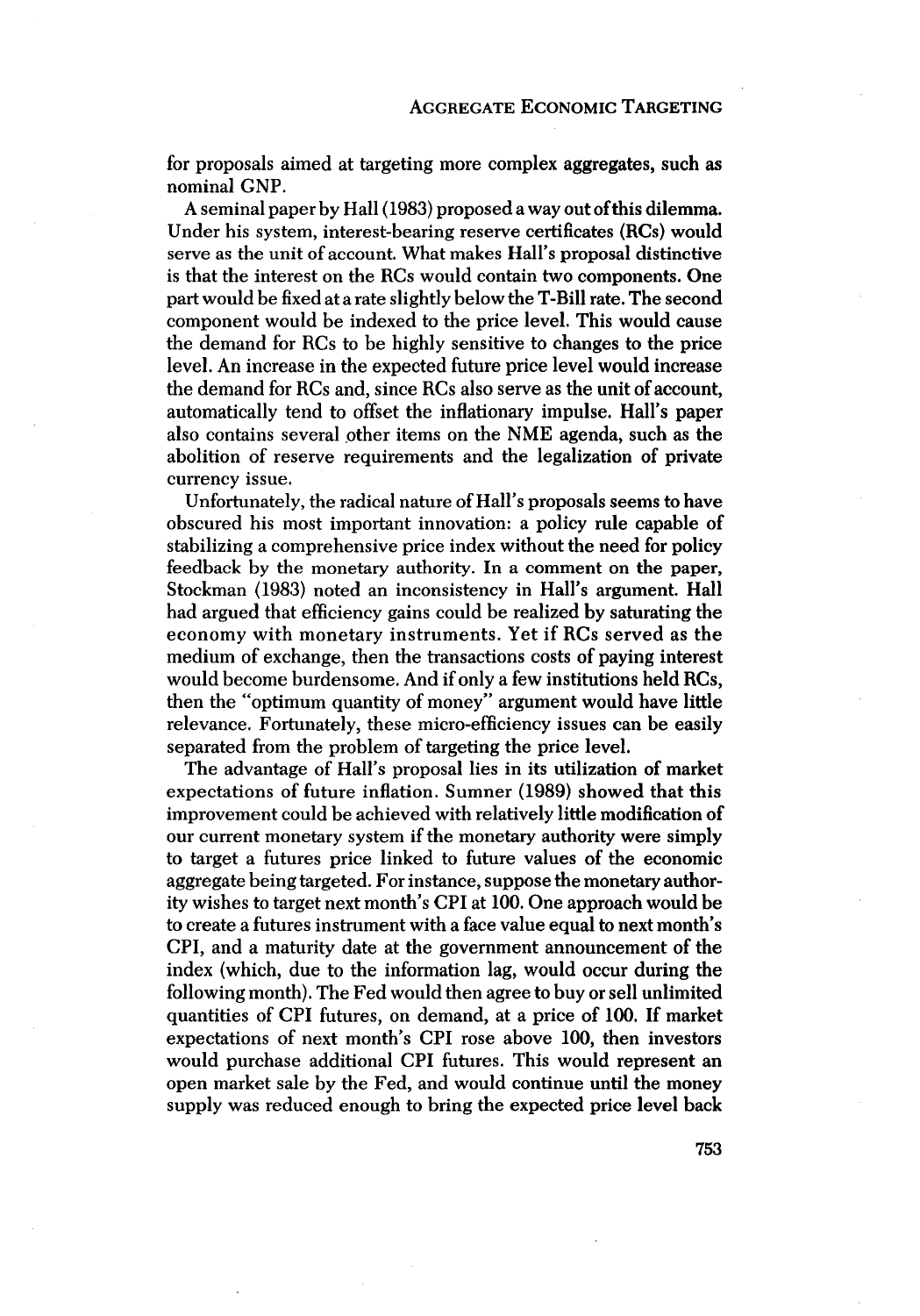down to 100. Similarly, the expectation of a lower price would lead the public to sell CPI futures, and would automatically expand the money supply.

If the Fed were to attempt to peg prices that had already been measured, then the money supply would become indeterminate. Therefore, trading on this contract would continue until the government began collecting price data for the target month. At that time the Fed would repeat the procedure for the following month. If the market expectation of next month's price level were equal to the price of CPI contracts, then it would also be equal to the target CPI. Thus, one criterion for an efficient monetary policy would be to construct the futures market in such a way as to minimize the risk premium in the price of the CPI contract. One way the risk premium could be reduced would be to have the Fed undertake parallel open market operations in Treasury securities to avoid having the public take a significant net long or short position.

As would Hall's proposal to use indexed RCs, Sumner's futures instrument price targeting scheme would use market expectations to help control the price level. The difference is that under a system of futures targeting, market expectations would affect the price level through shifts in the money supply, rather than money demand.

These futures targeting proposals provide support for Benjamin Friedman's (1975) finding that intermediate targeting is generally inefficient. Friedman's conclusion, however, was based on the improbable assumption that the monetary authority is able to identify the optimal money supply feedback rule. Neither futures instrument price targeting nor Hall's RC standard would rely on the Fed's having any special knowledge regarding the structure of the economy. Monetary policy would be determined by the marketplace.

There remain a number of issues relating to policy credibility that could hamper the operation of a price rule. Most of these issues, however, must be faced by any policy proposal that aims to provide a nominal anchor to the economy. And futures targeting could actually improve policy credibility by allowing individuals the opportunity to profit from discrepancies between the announced goals and the performance of policymakers.

# **Alternative Economic Aggregate Targets**

In adddition to the largely technical problem of dealing with the information lag, there is also a more fundamental theoretical problem of choosing the economic aggregate target most closely linked to the goals of monetary policy. Although the price level is the most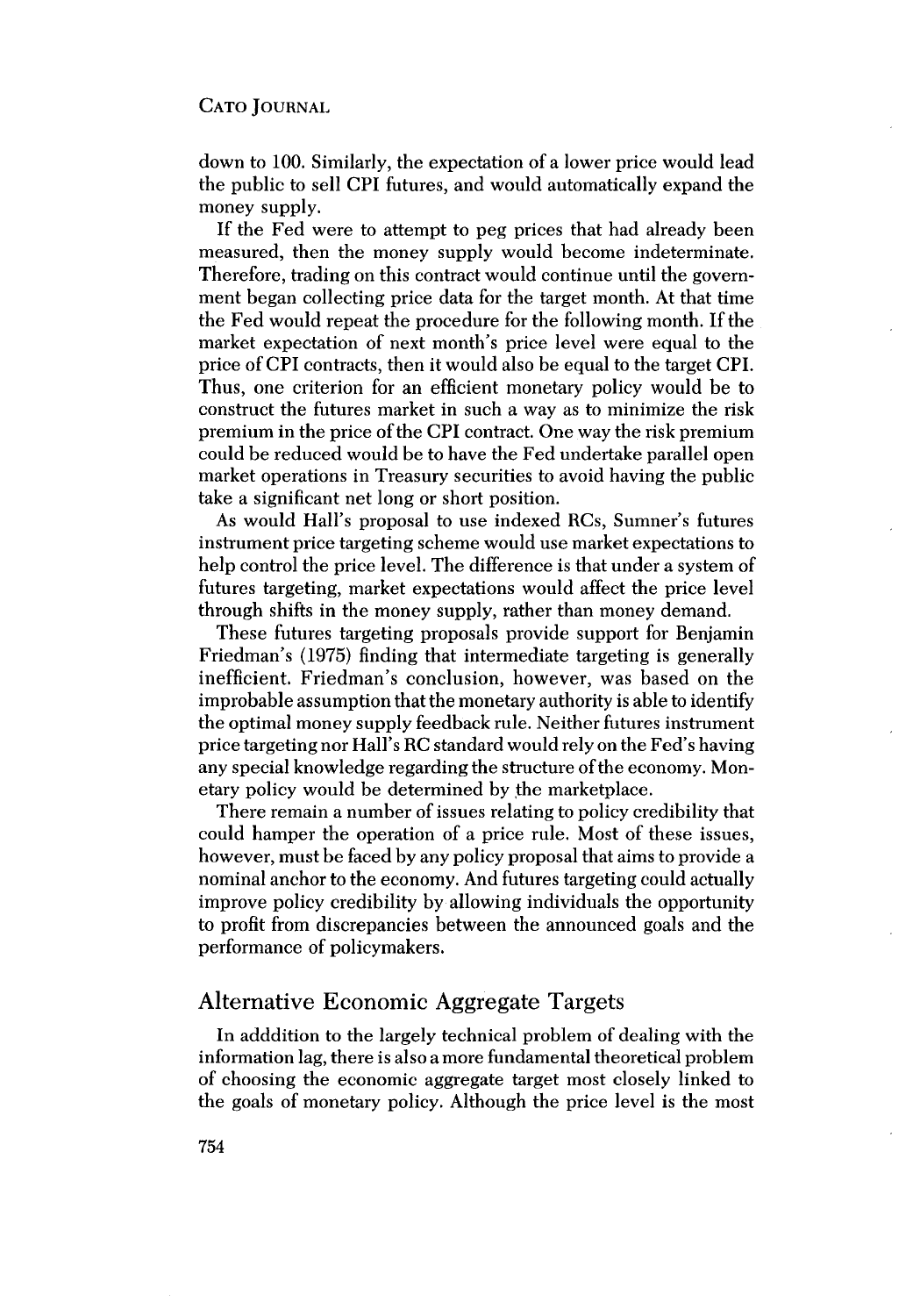frequently proposed economic aggregate target, a number of other aggregates have been receiving increasing attention.

John Rooke (1824) anticipated Fisher's CDP by nearly a century. As with the Fisher plan, Rooke advocated varying the weight of the currency unit (the pound sterling) inversely to changes in the value of money. Because Rooke believed that commodity prices were subject to too many nonmonetary influences to provide a stable unit of account, he suggested targeting an index of wage rates rather than prices. It is worth noting that comprehensive price indices such as the CPI did not exist in 1824. And even if they had, it is not at all clear that the optimal price index for measuring the cost of living would also represent the optimal policy target.

Rooke's plan would allow the price level to move inversely to the marginal product of labor. Selgin (1990) surveyed a number of early proposals to establish a "productivity norm." The term "productivity norm" includes a variety of closely related policies that would allow the price level to vary inversely to either the marginal product of labor (a wage target), the average product of labor, or the level of real GNP (a nominal GNP target).

Selgin showed that during the interwar period the productivity norm was a popular alternative to the price rule. Hawtrey (1930) argued that a productivity norm would provide greater macroeconomic stability as increases in productivity would not be allowed to boost "consumer outlay" (i.e., aggregate demand), and vice versa. He also argued that a productivity norm would allow for greater debtor-creditor equity since individuals on fixed incomes would share the gains and losses from productivity changes.

From a modern perspective it is clear that the productivity norm would be more accommodative to aggregate supply shocks than would a simple price rule. For instance, under a productivity norm the price level would be allowed to increase when an adverse supply shock occurred. This attribute has made the idea of a productivity norm popular among modern economists who worry about wage and price inflexibility. For instance, Taylor (1985) and McCallum (1984) advocated using monetary policy rules to target nominal GNP. Barro (1986) noted that price rules tend to be preferred by New Classical economists on micro-efficiency grounds, whereas economists who believe that wage and price stickiness contributes to the business cycle tend to prefer nominal GNP targeting.

It is interesting to compare the modern GNP targeting proposals of Taylor and McCallum to Rooke's wage targeting proposal. One potential disadvantage of Rooke's plan is that, unlike the Taylor-McCallum approach, under wage targeting nominal GNP would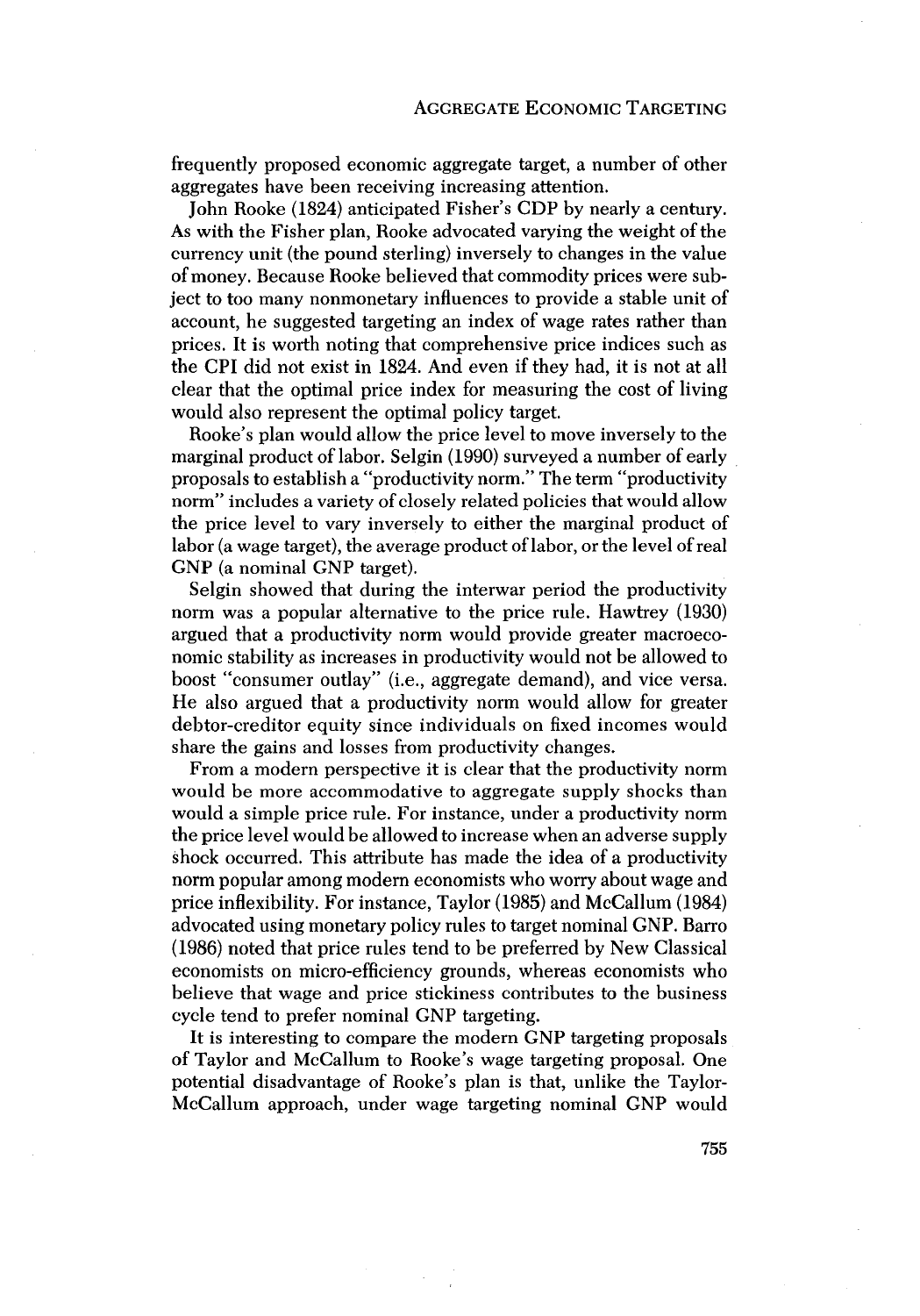presumably be procyclical (assuming employment was also procyclical). Yet Rooke's plan also would offer some advantages to economists who worry about wage stickiness.

Consider an economy described by Fischer's (1977) model featuring overlapping nominal wage contracts. If long-term wage contracts are the source of suboptimal employment fluctuations, then policymakers may want to use monetary policy to minimize the difference between the actual aggregate wage and its (Walrasian) equilibrium value. When the economy is subject to an adverse supply shock, the equilibrium real wage will usually decline. If the monetary authority is targeting the price level, then nominal wage rigidity will cause the aggregate real wage to remain higher than its equilibrium value, thus increasing unemployment. Under a wage-targeting scheme, the monetary authority would allow the price level to increase enough so that bargaining units would negotiate new wage contracts at the (constant) aggregate nominal wage target. By targeting nominal wages, Rooke's plan would minimize the adjustment costs of moving the aggregate nominal wage rate to a new equilibrium value. By allowing the price level to fluctuate, real wages would be able to adjust smoothly to macroeconomic disturbances, even if nominal wages were sticky.

Hall (1984) also uses a disequilibrium model to analyze the tradeoff between the twin goals of price stability and employment stability. He described a policy frontier that represented the lowest combination of price level and unemployment variability. (The frontier describes variances and should not be confused with a Phillips Curve.) A policy was defined as "efficient" if it placed the economy on the policy frontier.

Hall went on to advocate a policy of "elastic price targeting" whereby the Fed would peg  $(P - A^*U)$  at a constant level. (P represents the price level and U represents the unemployment rate.) The coefficient on unemployment  $(A)$  could be varied depending on the relative preferences of the policymaker toward price and unemployment stability. (Given Okun's Law, a value of 2.5 to 3.0 would be equivalent to a nominal GNP target. Hall argued that there was no particular reason to suppose that a nominal GNP target was optimal and instead proposed that the coefficient on unemployment be set at 8.0.) Those who worry more about inflation, or who do not believe that any perceived monetary policy can affect  $U$ , are called "hawks" by Hall, and would prefer a low coefficient on unemployment.

In a comment on Hall's 1984 paper, Tobin (1984) argued that this type of policy might prove inadequate if the slope of the Phillips Curve were flatter than what Hall had estimated. Yet under Hall's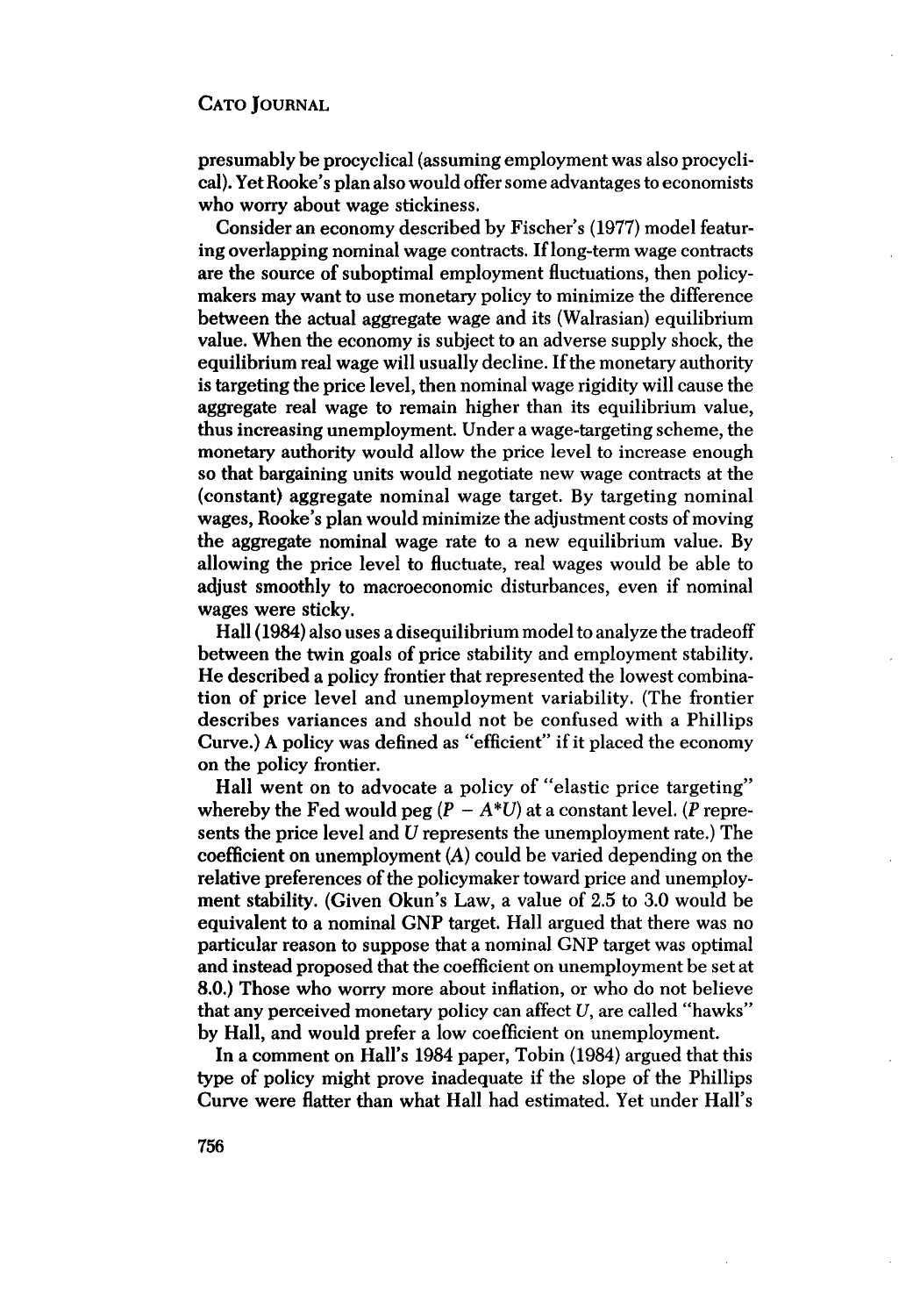system, if unemployment variability turns out to be higher than had been estimated, so will price variability. Hall (1986) noted that if the unemployment coefficient accurately reflects the slope of a social indifference curve relating price and unemployment variability, and if these curves are homothetic, then new information pertaining to the slope of the Phillips Curve should not necessitate a revision of the policy target.

It would be possible to construct an elastic price target even if the social indifference curves were not homothetic. If the social indifference curves became steeper at higher levels of price and unemployment variability, then the target could be set at  $(P - A^*U)$  $-B^*U^2$ ). In principle, the target should reflect the social loss function

associated with price and unemployment variability.

# Conclusion

The last 165 years have seen the development of both simple and "elastic" price level targets. Although price stability is one goal of almost all policy proposals, neither traditional Keynesian (interest rate) nor monetarist (money supply) policy tools provide an efficient means of keeping the price level at a predetermined level.

The existence of an information lag complicates the operation of a price rule. Symmetallist standards avoid this problem by restricting the standard to those commodities whose price is observable contemporaneously. Unfortunately, fluctuations in the real price of the standard commodity bundle would then generate aggregate price level fluctuations.

Most proposals for targeting the overall price level have relied on a money feedback rule (albeit sometimes well disguised as in the case of the CDP with a prohibitive brassage charge). Because they ignore market expectations, policy feedback mechanisms are inefficient. Either Hall's plan to link the unit of account to indexed RCs, or futures instrument price targeting, would provide a method of incorporating expectations into policy.

One advantage of these new, market-oriented, policy proposals is that they clearly separate the strategic issue of which variable to target from the technical issue of how best to target the variable. Because these proposals are more efficient than intermediate targeting policies, they would allow policymakers to focus on the question of which aggregate is the most appropriate target of monetary policy. In principle, the targeted futures contract could be linked to any nominal economic aggregate.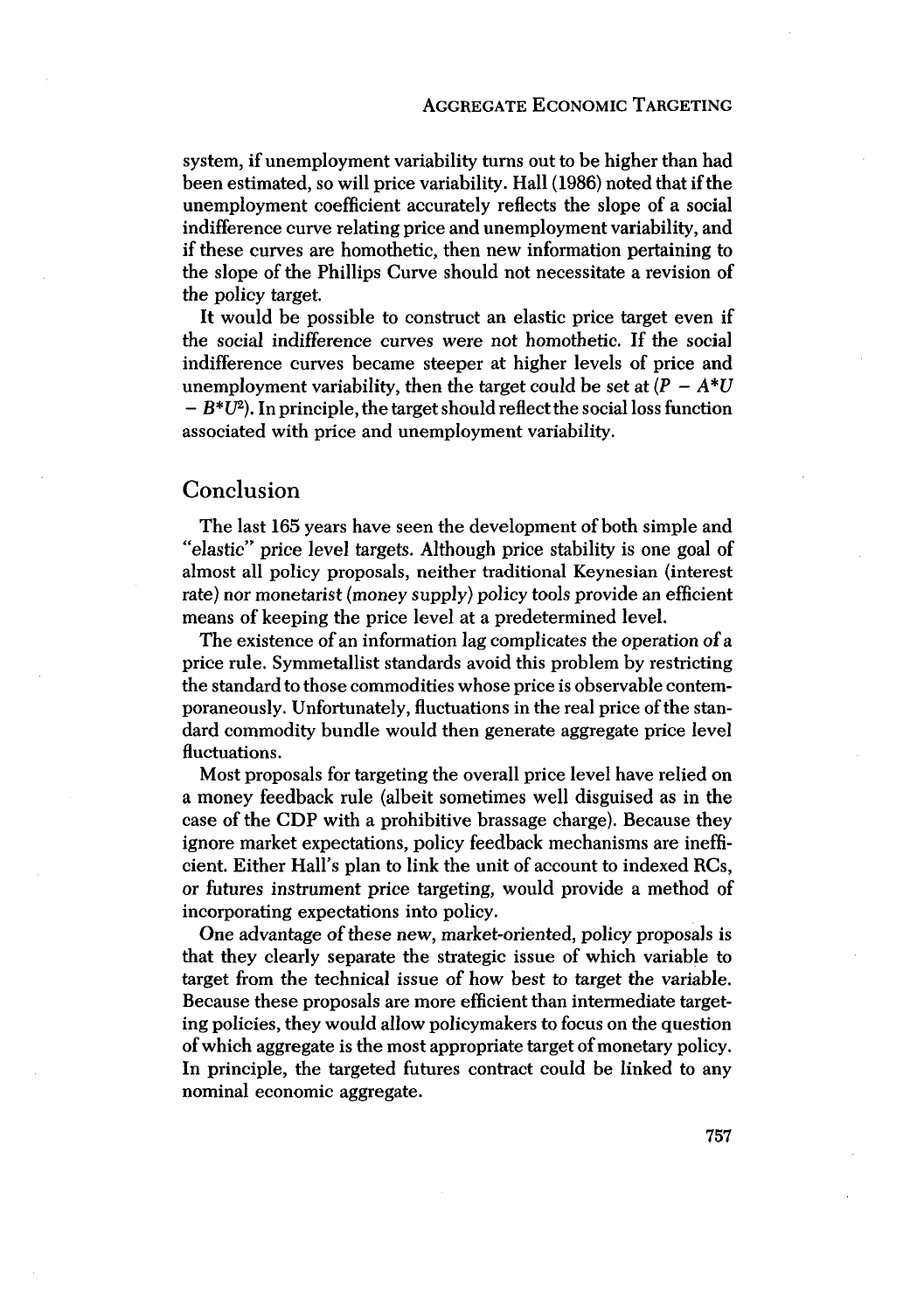# References

- Barro, Robert. "Rules vs. Discretion." In Alternative Monetary Systems, pp. 16-30. Edited by Colin D. Campbell and William R. Dougan. Baltimore: Johns Hopkins University Press, 1986.
- Black, Fisher. "A Gold Standard with Double Feedback and Near Zero Reserves." Mimeograph. MIT, December 1981.
- Cassel, Gustav. The World's Monetary Problems: Two Memoranda. London: Constable & Co., 1921.
- Cowen, Tyler, and Kroszner, Randall. "The Development of the New Monetary Economics." Journal of Political Economy 95 (June 1987): 567-90.
- De Long, J. Bradford, and Summers, Lawrence H. "Is Increased Price Flexibility Stabilizing?" American Economic Review 76 (December 1986):  $1031 - 44.$
- Fama, Eugene. "Financial Intermediation and Price Level Control." Journal of Monetary Economics 12 (July 1983): 7-28.
- Fischer, Stanley. "Long-Term Contracts, Rational Expectations, and the Optimal Money Supply Rule." Journal of Political Economy 85 (February 1977): 191-205.
- Fisher, Irving. Stabilizing the Dollar: A Plan to Stabilize the General Price Level without Fixing Individual Prices. New York: Macmillan, 1920.
- Fisher, Irving. The Money Illusion. New York: Adelphi Co., 1928.
- Fisher, Irving Norton. My Father-Irving Fisher. New York: Comet Press Books, 1956.
- Friedman, Benjamin M. "Targets, Instruments, and Indicators of Monetary Policy." Journal of Monetary Economics 1 (October 1975): 443-73.
- Friedman, Milton. "The Lag in Effect of Monetary Policy." Journal of Political Economy 69 (October 1961): 447–66.
- Friedman, Milton. "Commodity-Reserve Currency." Journal of Political Economy 59 (June 1951): 203-32.
- Giffen, Robert. "Fancy Monetary Standards." Economic Journal 2 (September 1892): 463-71.
- Greenfield, Robert L., and Yeager, Leland B. "A Laissez-Faire Approach to Monetary Stability." Journal of Money, Credit, and Banking 15 (August 1983): 302-15.
- Greenfield, Robert L., and Yeager, Leland B. "Can Monetary Disequilibrium Be Eliminated?" Cato Journal 9 (Fall 1989): 405-21.
- Hall, Robert E. "Explorations in the Gold Standard and Related Policies for Stabilizing the Dollar." In Inflation: Causes and Effects, pp. 111–22. Edited by Robert E. Hall. Chicago: University of Chicago Press, 1984.
- Hall, Robert E. "Optimal Fiduciary Monetary Systems." Journal of Monetary *Economics* 12 (July 1983): 33–50.
- Hall, Robert E. "Monetary Strategy with an Elastic Price Standard." In Price Stability and Public Policy, pp. 137–59. Kansas City: Federal Reserve Bank of Kansas City, 1984.
- Hall, Robert E. "Optimal Monetary Institutions and Policy." In Alternative Monetary Systems. pp. 224-39. Edited by Colin D. Campbell and William R. Dougan. Baltimore: Johns Hopkins University Press, 1986.
- Hawtrey, Ralph G. Currency and Credit. London: Longmans, Green, and Co., 1919.